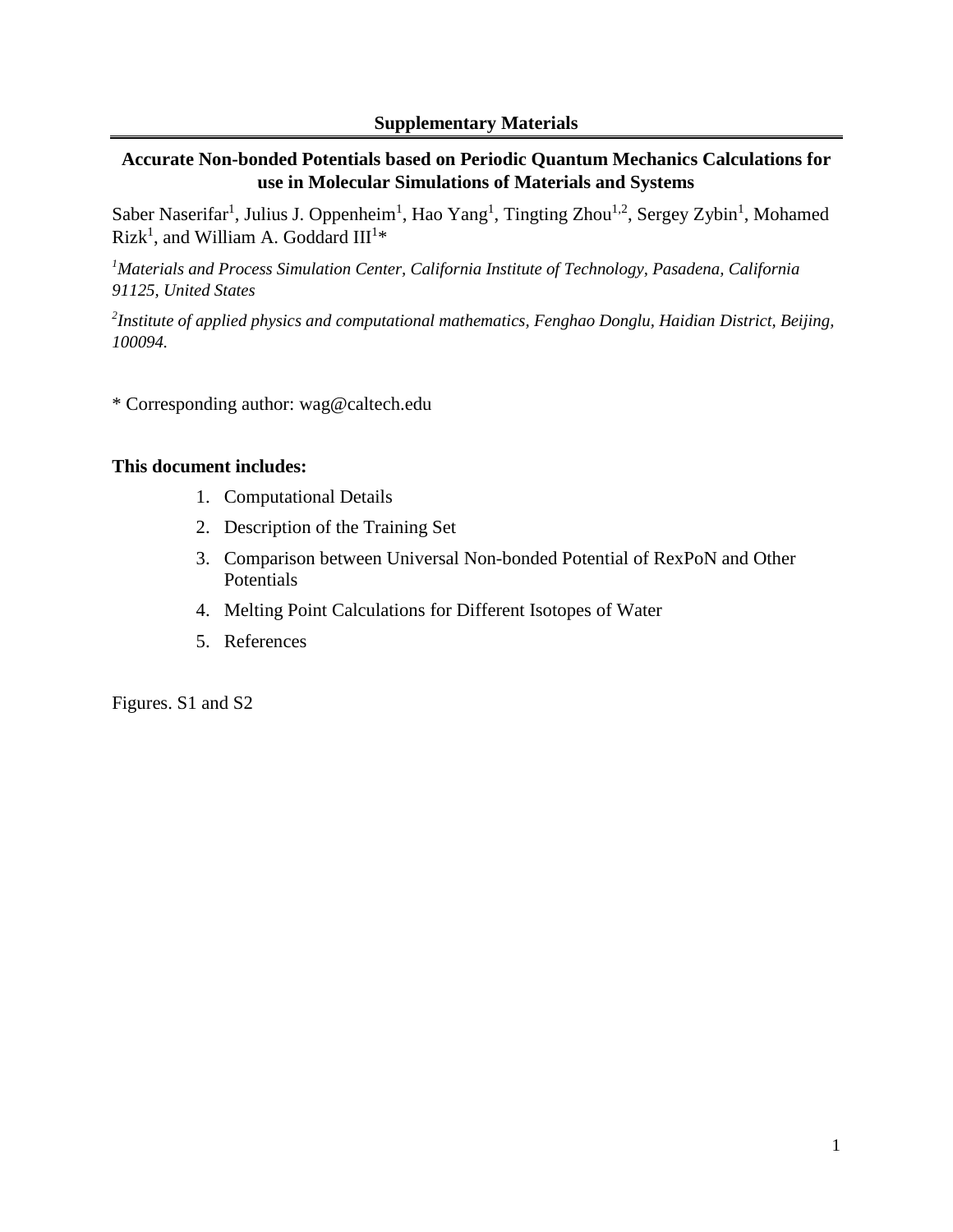### **1. Computational Details**

**Optimization software.** We used the SciPy 0.18.1 library of the Python 2.7.13 version package for all of the optimizations that performed in the present study. In particular, we used the Nelder-Mead<sup>1</sup> and Sequential Least Squares Programming (SLSQP)<sup>2</sup> optimizer methods. The Nelder-Mead algorithm is preferred in systems where the first and second derivative of the error function cannot be used. The SLSQP algorithm utilizes the first and second derivatives to find the minimum/maximum of a function and also allows for the addition of constraints on the error function (such as restricting a variable to a positive value). In our optimizations, we switched between these two methods in order to minimize the cost function in Equation [1.](#page-1-0)

**Periodic QM calculations.** All calculations in this section were performed using the VASP package (version 5.3.5).<sup>3</sup> The generalized gradient approximation (GGA) was used for the exchange–correlation energy<sup>4</sup> with a plane wave energy cutoff of 600 eV. We used the convergence criteria of 10<sup>-6</sup> eV for energy and  $10^{-4}$  eV  $\AA$ <sup>-1</sup> for force. The k-space sampling was the gamma point centered with full space group symmetry. The CRYSTAL package was used for the B3LYP calculations on oxygen crystal.

For all elements other than O, we used the Perdew–Burke-Ernzerhof (PBE)<sup>4</sup> flavor of DFT while for oxygen crystal we used the Becke, three-parameter, Lee-Yang-Parr  $(B3LYP)^{5,6}$  function since PBE is inaccurate for describing the  $O_2$  triplet state.<sup>7,8</sup>

**Nonperiodic QM calculations.** All non-periodic QM computations were performed with the Jaguar software by Schrodinger.<sup>9</sup> We used the PBE-D3 density functional method<sup>4,10</sup> and cc $pVQZ(-g)++$  basis set<sup>11</sup> for the non-periodic calculation of noble gases. We used the PBE-D3 density functional method<sup>4,10</sup> and the  $6-31G^{**}$  basis set<sup>12,13</sup> for the calculation of Nelfinavir.

**Periodic and Nonperiodic RexPoN calculations.** We have integrated both *EPR-LD* and *EUNB* functional forms in the RexPoN FF. The RexPoN FF has been integrated in LAMMPS<sup>14</sup> molecular dynamics package.

# **2. Description of the Training Set**

The training set was constructed by subtracting the total DFT-D energy for each volume of the crystal from the fixed reference structure. The reference structure is similar for all cells. The optimization was performed to minimize the error (cost) function given by

$$
Error = \sum_{i=0}^{N_t} \frac{1}{w_i^2} (E_{DFT-D} - E_{PR-LD})^2
$$
 (1)

Where  $N_t$  is the number of items in the training set and  $w_i$  is the weight for each data point in the training set. The values of *EDFT-D* and *EPR-LD* were computed using

<span id="page-1-0"></span>
$$
E_{DFT-D} = \frac{E_{DFT-D}^{crystal}}{N_{ref}} - E_{DFT-D}^{ref}
$$
 (2)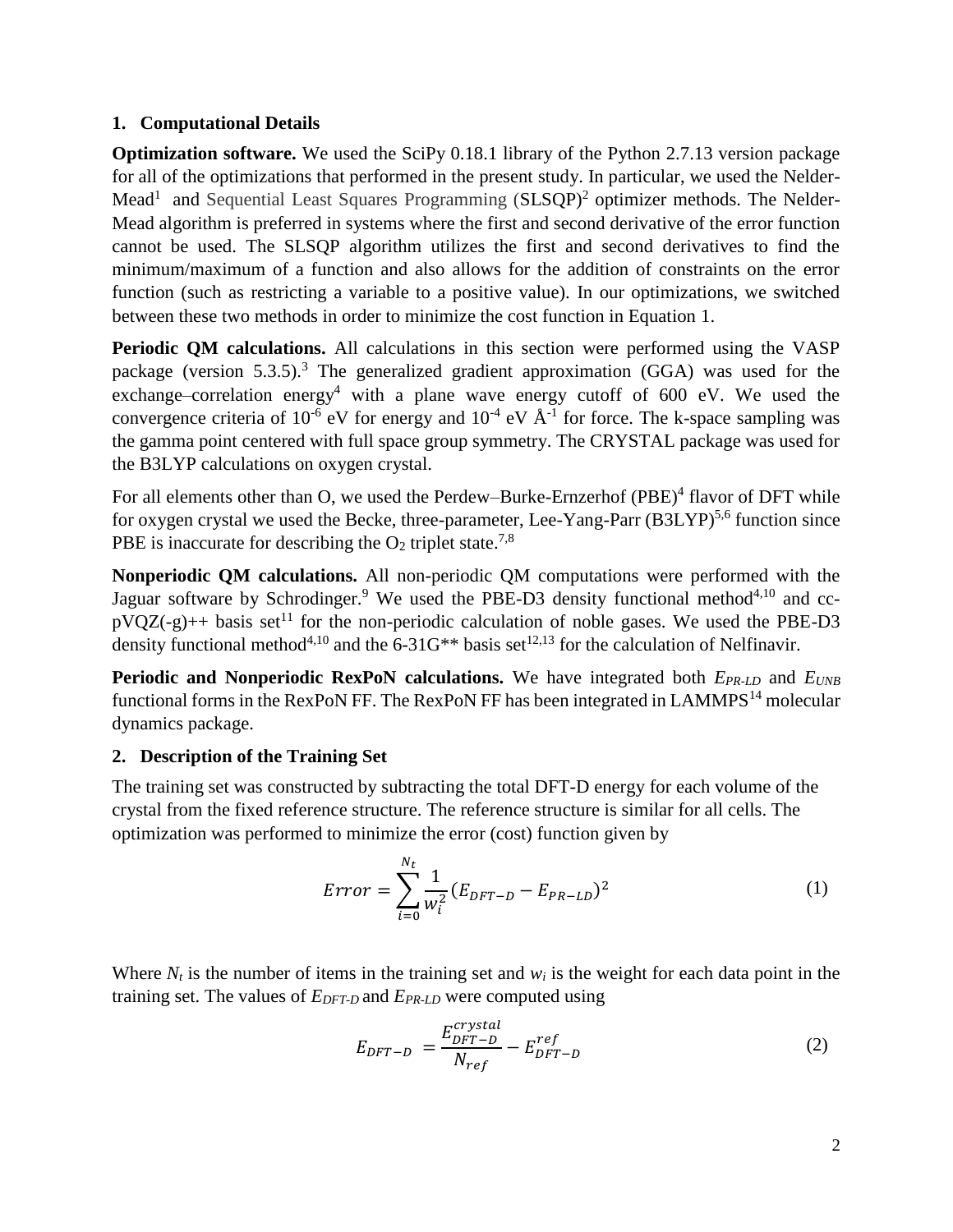$$
E_{PR-LD} = \frac{E_{PR-LD}^{crystal}}{N_{ref}} - E_{PR-LD}^{ref}
$$
 (3)

Where *N<sub>ref</sub>* is the number of reference units in the crystal. The equilibrium crystal structures for different elements are provided in Figure 1 of the manuscript. The reference energy  $(E^{ref})$  was computed by placing the reference structure in a large enough cell to exclude any interactions with the images in the periodic cells. For noble gases, we used a single atom in a large cell as the reference structure. For H, N (alpha), O, and F crystals we used a single  $X_2$  molecule (X=H, N, O, F) in a large cell. For C, Cl, Br, and I we used a layer of atoms in *bc* plane and placed them in a cell with large vacuum in *c* direction. For P and N (BP) we used a layer of connected atoms corresponding to *ac* plane and placed them in a cell with large vacuum in *b* direction.

#### **3. Comparison between Universal Non-bonded Potential of RexPoN and Other Potentials**

In this section, we compare our universal nonbonded function (*EUNB*) with other well-known potentials including Lennard-Jones 12-6 (LJ12-6), Lennard-Jones 9-6 (LJ9-6), Morse, and the modified Buckingham exponential-6 (Be-6) potentials,

$$
E_{LJ12-6}(r) = \varepsilon_{LJ12-6} \left[ \left( \frac{R_e}{r} \right)^{12} - 2 \left( \frac{R_e}{r} \right)^6 \right],\tag{4}
$$

$$
E_{LJ9-6}(r) = \varepsilon_{LJ9-6} \left[ 2 \left( \frac{R_e}{r} \right)^9 - 3 \left( \frac{R_e}{r} \right)^6 \right],
$$
 (5)

$$
E_{Morse}(r) = \varepsilon_M \left[ e^{2\alpha_M (R_e - r)} - 2e^{\alpha_M (R_e - r)} \right],\tag{6}
$$

$$
E_{Be-6}(r) = \frac{\varepsilon_B}{1 - \frac{6}{A_B}} \left[ \frac{6}{A_B} e^{A_B \left( 1 - \frac{r}{R_e} \right)} - C_B \left( \frac{R_e}{r} \right)^6 \right],\tag{7}
$$

where  $\epsilon_{LJI2-6}$ ,  $\epsilon_{LJ9-6}$ ,  $\epsilon_{M}$ ,  $\epsilon_{B}$  are the well depths and  $\alpha_{M}$ ,  $A_{B}$ , and  $C_{B}$  are the parameters of the corresponding potentials.

The potential functions are transformed to the dimensionless forms by setting,

<span id="page-2-0"></span>
$$
\varepsilon^* = \frac{E}{D_e} \tag{8}
$$

<span id="page-2-1"></span>
$$
r^* = \frac{r}{R_e} \tag{9}
$$

where  $D_e$  is the well depth and  $R_e$  is the distance value at the minimum of *E*. Using the above transformations, the following conditions would be satisfied for the given functional forms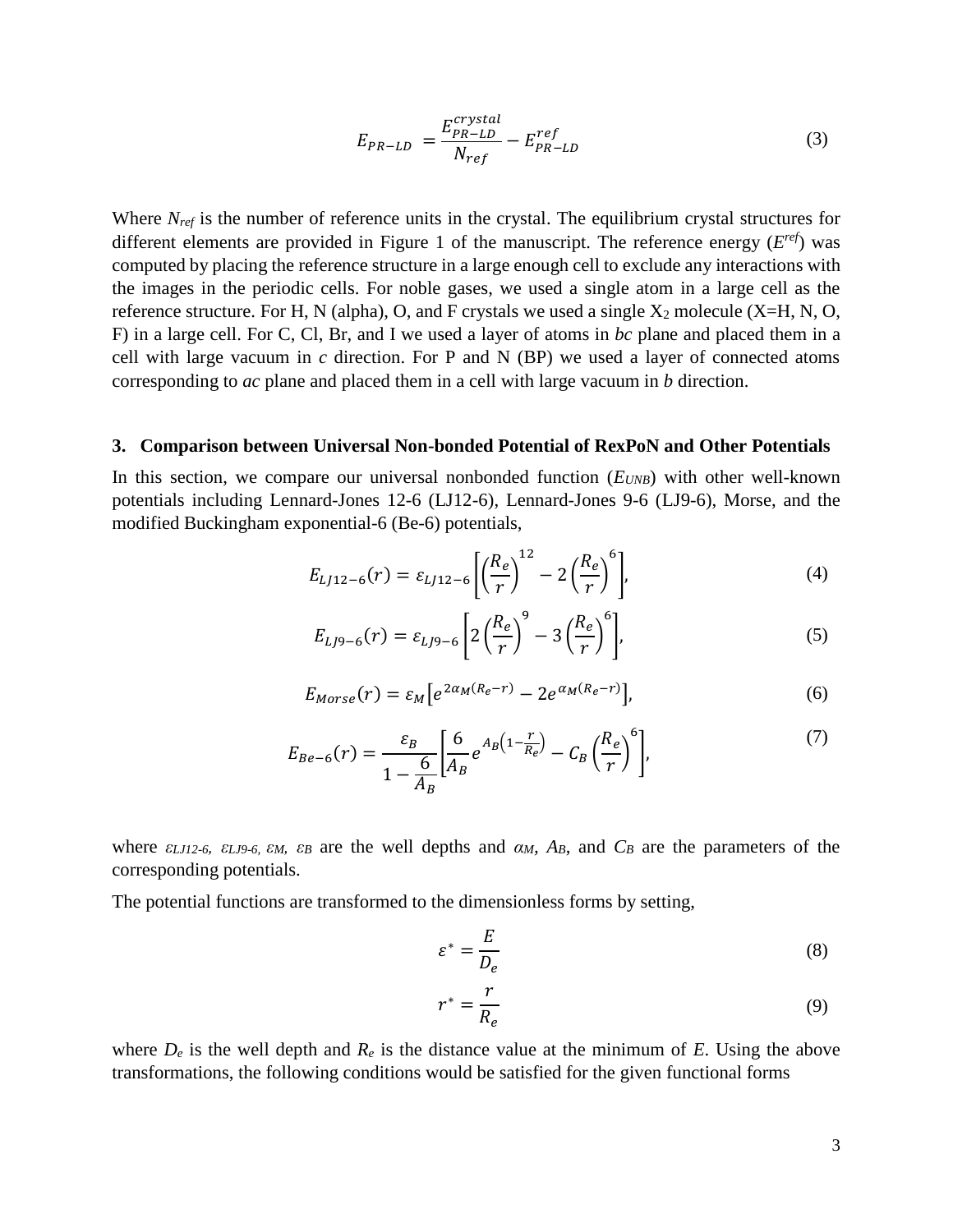$$
r^*|_{r=R_e} = 1,\tag{10}
$$

$$
\varepsilon^*(r^*)|_{r^*=1} = -1,\tag{11}
$$

$$
\lim_{r^* \to \infty} \varepsilon^*(r^*) = 0,\tag{12}
$$

<span id="page-3-0"></span>
$$
\frac{\partial \varepsilon^*}{\partial r^*}|_{r^*=1} = 0. \tag{13}
$$

Using Equations [8](#page-2-0) and [9,](#page-2-1) the dimensionless forms of the above potentials and  $E_{UNB}$  function are given by,

$$
\varepsilon_{LJ12-6}^{*}(r^{*}) = \left[ \left( \frac{1}{r^{*}} \right)^{12} - 2 \left( \frac{1}{r^{*}} \right)^{6} \right],\tag{14}
$$

$$
\varepsilon_{LJ9-6}^{*}(r^{*}) = \left[2\left(\frac{1}{r^{*}}\right)^{9} - 3\left(\frac{1}{r^{*}}\right)^{6}\right],\tag{15}
$$

$$
\varepsilon_{Morse}^*(r^*) = \left[e^{2\alpha_M^*(1-r^*)} - 2e^{\alpha_M^*(1-r^*)}\right],\tag{16}
$$

where  $\alpha_M^* = \alpha_M R_e$ ,

$$
\varepsilon_{Be-6}^*(r^*) = \frac{1}{1 - \alpha_B^*} \bigg[ \alpha_B^* e^{\frac{6(1 - r^*)}{\alpha_B^*}} - \left(\frac{1}{r^*}\right)^6 \bigg],\tag{17}
$$

where  $\alpha_B^* = 6/A_B$ ,

$$
\varepsilon_{UNB}^*(r^*) = -e^{\beta^*(1-r^*)} \sum_{i=0}^5 \alpha_i^*(r^*-1)^i
$$
\n(18)

where  $\beta^* = \beta R_e / L$  and  $\alpha_i^* = \alpha_i (R_e / L)^i$ .

It might be also useful to consider the value of the second derivative (*ω\**) of these scaled functions at *r\**:

$$
\omega_{LJ12-6}^{*} = \frac{\partial^2 \varepsilon_{LJ12-6}^{*}}{\partial r^{*2}}|_{r^{*}=1} = 72,
$$
\n(19)

$$
\omega_{LJ9-6}^{*} = \frac{\partial^2 \varepsilon_{LJ9-6}^{*}}{\partial r^{*2}}|_{r^{*}=1} = 54,
$$
\n(20)

$$
\omega_{Morse}^* = \frac{\partial^2 \varepsilon_{Morse}^*}{\partial r^{*2}}|_{r^*=1} = 2\alpha_M^{*2},\tag{21}
$$

<span id="page-3-1"></span>4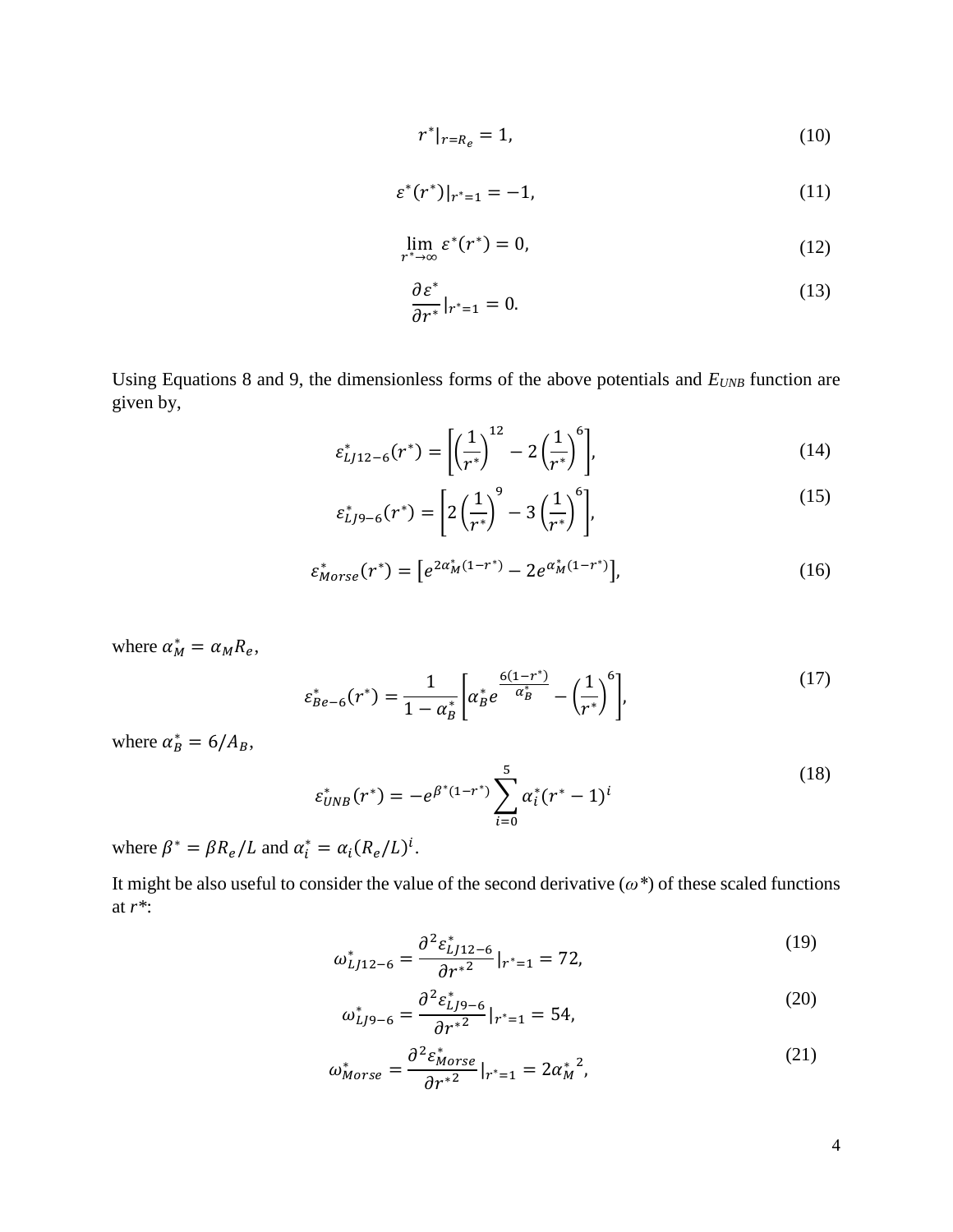<span id="page-4-0"></span>
$$
\omega_{Be-6}^* = \frac{\partial^2 \varepsilon_{Be-6}^*}{\partial r^{*2}}|_{r^*=1} = \frac{6(6-7\alpha_B^*)}{\alpha_B^*(1-\alpha_B^*)},\tag{22}
$$

$$
\omega_{UNB}^* = \frac{\partial^2 \varepsilon_{UNB}^*}{\partial r^{*2}}|_{r^*=1} = -\alpha_0^* \beta^{*2} + \alpha_1^* \beta^* - 2\alpha_2^* = \left(\frac{R_e}{L}\right)^2 (-\alpha_0 \beta^2 + \alpha_1 \beta - 2\alpha_2)
$$
\n
$$
= \left(\frac{R_e}{L}\right)^2
$$
\n(23)

Thus, for LJ12-6 and LJ9-6 potentials the scaled second derivative are always equal to 72 and 54, respectively. However, for other potentials it depends on the selected parameters. Note that in Equation [23](#page-4-0) the scaled second derivative is equal to  $(R_e/L)^2$  since  $-\alpha_0\beta^2 + \alpha_1\beta - 2\alpha_2$  is always 1. Based on  $R_e$  and *L* values given in Table 2 of the manuscript, the  $\omega^*$  of the  $E_{UNB}$  potential varies from about 32 to 62 with the average value of  $~48$ . This means that the curvature of  $E_{UNB}$  potential at *R<sup>e</sup>* falls between LJ12-6 and LJ9-6 potential.

In [Figure S1](#page-4-1) we provide the dimensionless potentials curves for the functions given in Equations [14](#page-3-0) to [18.](#page-3-1) Here we chose  $\alpha_M^* = 2.0$  and  $\alpha_B^* = 3.0$  according to reference<sup>15</sup>. For Equation [18,](#page-3-1) we use the average value  $R_e/L \approx 48$  which gives  $\beta^* = 60\beta$  and  $\alpha_i^* = 60^i \alpha_i$ .

[Figure S1a](#page-4-1) to [Figure S1c](#page-4-1) provide the comparison of the scaled potential functions for different ranges of *r\**. As shown the *ε\** for *EUNB* is softer than LJ12-6 and LJ9-6 but stiffer than More and Buckingham exponential-6 (Be-6) potentials.



<span id="page-4-1"></span>Figure S1. Comparison between the scaled energy (*ε\**) of the Lennard-Jones 12-6 (LJ12-6), Lennard-Jones 9-6 (LJ9-6), Morse, modified Buckingham exponential-6 (Be-6), and universal non-bonded (*EUNB*) potentials (Equations [14](#page-3-0) to [18\)](#page-3-1) for scaled distances  $(r^*)$  in the range of a)  $r^* = 0.5-3.0$ , b)  $r^* = 0.8-1.2$ , and c)  $r^* = 0.5 - 1.0$ .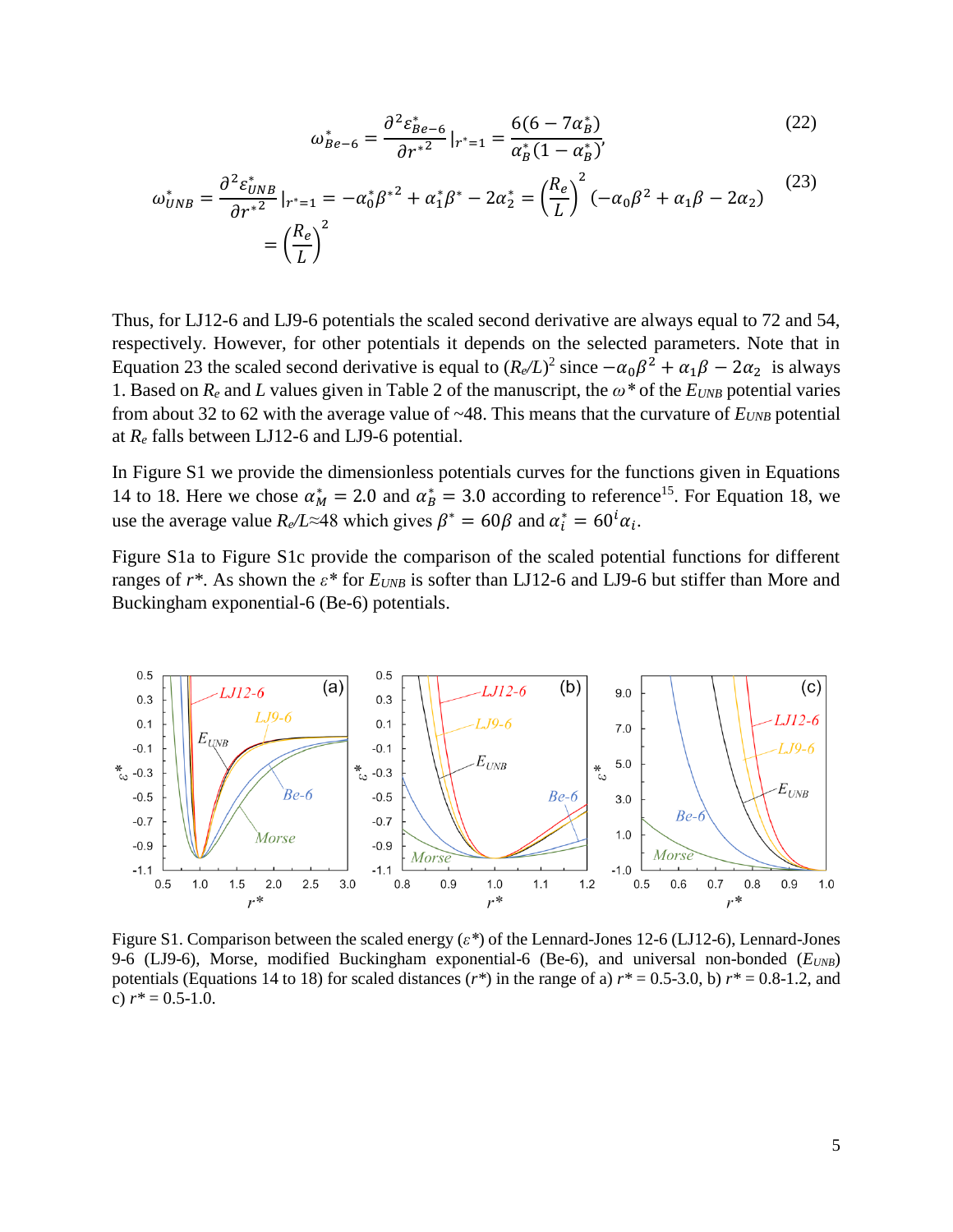#### **4. Melting Point Calculations for Different Isotopes of Water**

RexPoN provides very accurate value the melting point of normal water  $(H<sub>2</sub>O)$  however due to isotope effects, heavy water (D<sub>2</sub>O) has a melting temperature at 276.97 K (1 atm).<sup>16</sup> The question is whether RexPoN can cope with these isotope effects. Thus, we performed melting simulations of D2O at 1 atm using the RexPoN FF. Here we used same melting simulation procedure as was explained in our in our previous work for normal  $H_2O^{17}$ . Then we used the two-phase thermodynamics (2PT) methodology<sup>18,19</sup> to determine the melting point of heavy water. The change in the standard molar entropy  $(S^0)$  and free energy  $(A)$  as a function of temperature for normal and heavy water are shown in [Figure S2.](#page-5-0) Since melting is a first-order transition it results in a sharp discontinuity and slope change in such thermodynamics properties as  $S^0$  and A. For normal water RexPoN finds the sharp discontinuity in  $S<sup>0</sup>$  curve [\(Figure S2a](#page-5-0)) between 273.0 and 273.5 K (i.e.  $T_{\text{melt}}$  H<sub>2</sub>O  $\approx$  273.3 K) and for heavy water between 279.5 and 280.0 K (i.e.  $T_{\text{melt}}$  H<sub>2</sub>O  $\approx$  279.75 K). Also, the free energy curves of both normal and heavy water show sharp discontinuities at the melting points. These results are in good agreement with experimental values.

Standard classical simulations on water using simple potentials predict nearly identical structural and thermodynamic properties for both  $H_2O$  and  $D_2O$ , leading to similar crystal structures and melting points. We believe that the reason that RexPoN does not suffer from the usual problem in classical MD is that in PQEq the charges and polarization change every femtosecond. Since the masses are different between  $H_2O$  and  $D_2O$  they follow different pathways each femtosecond with the result that they see a different evolution in the potential surface during the dynamics. Thus, RexPoN is able to capture the fundamental physics underlying the difference in the melting points.



<span id="page-5-0"></span>Figure S2. The (a) absolute entropy and (b) free energy of water as a function of temperature from the 2PT analysis of the MD trajectory for normal water  $(H_2O)$  and heavy  $(D_2O)$  water. We find for  $H_2O$  a sharp change between 273.0 and 273.5 K and for D<sub>2</sub>O between 279.5 and 280.0 K, corresponding to the melting point.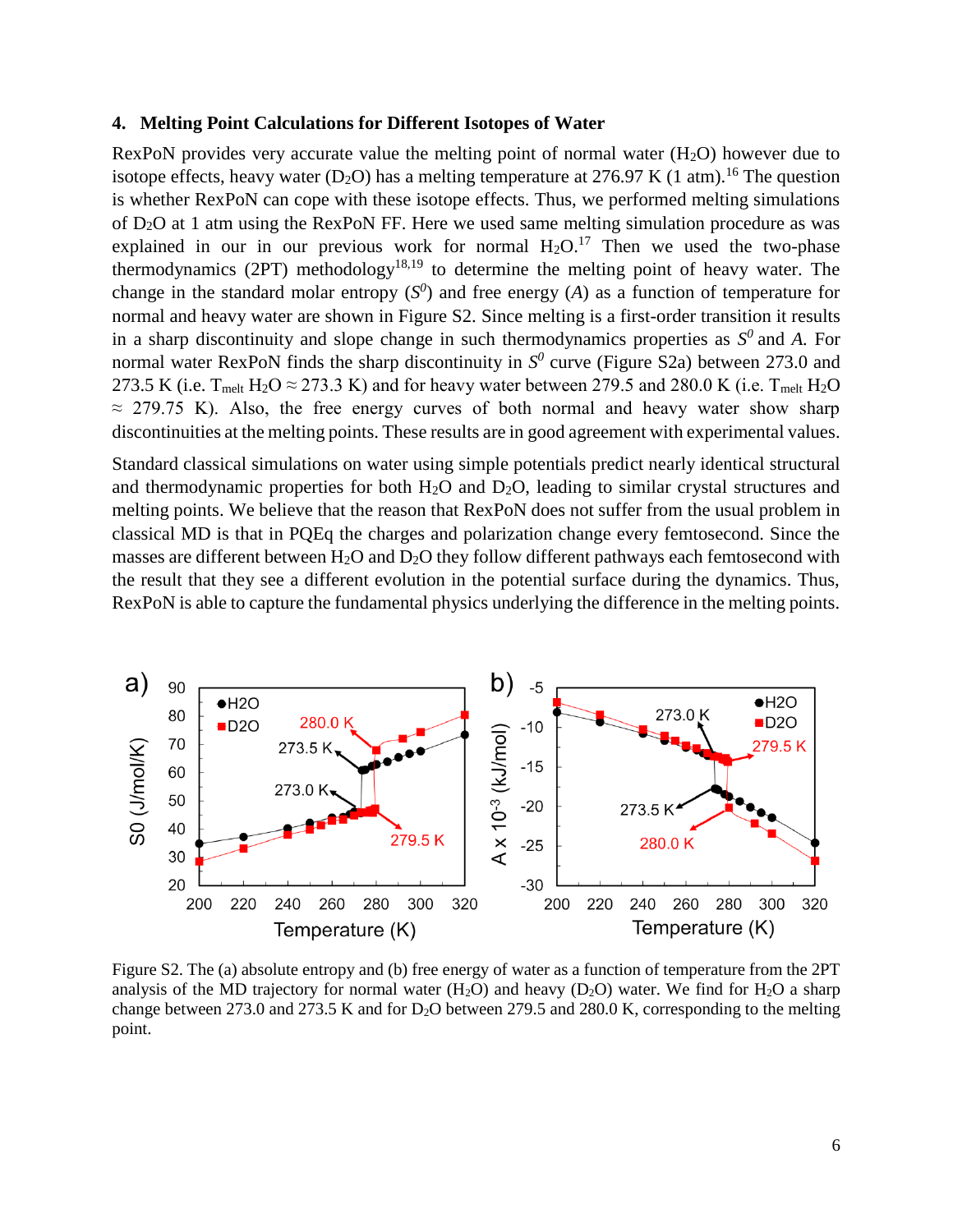## **5. References:**

- (1) Gao, F.; Han, L. Implementing the Nelder-Mead Simplex Algorithm with Adaptive Parameters. *Computational Optimization and Applications* **2012**, *51* (1), 259–277.
- (2) Kraft, D. A Software Package for Sequential Quadratic Programming. *Forschungsbericht-Deutsche Forschungs- und Versuchsanstalt fur Luft- und Raumfahrt* **1988**.
- (3) Kresse, G.; Furthmüller, J.; Hafner, J. *Vienna Ab Initio Simulation Package (VASP), Version 5.3. 5*.
- (4) Perdew, J. P.; Burke, K.; Ernzerhof, M. Generalized Gradient Approximation Made Simple. *Physical review letters* **1996**, *77* (18), 3865.
- (5) Becke, A. D. Density‐functional Thermochemistry. III. The Role of Exact Exchange. *The Journal of Chemical Physics* **1993**, *98* (7), 5648–5652. https://doi.org/10.1063/1.464913.
- (6) Lee, C.; Yang, W.; Parr, R. G. Development of the Colle-Salvetti Correlation-Energy Formula into a Functional of the Electron Density. *Physical review B* **1988**, *37* (2), 785.
- (7) Barrett, C.; Meyer, L.; Wasserman, J. Antiferromagnetic and Crystal Structures of Alpha-Oxygen. *The Journal of Chemical Physics* **1967**, *47* (2), 592–597.
- (8) Freiman, Y. A.; Jodl, H.-J. Solid Oxygen. *Physics Reports* **2004**, *401* (1–4), 1–228.
- (9) Bochevarov, A. D.; Harder, E.; Hughes, T. F.; Greenwood, J. R.; Braden, D. A.; Philipp, D. M.; Rinaldo, D.; Halls, M. D.; Zhang, J.; Friesner, R. A. Jaguar: A High-Performance Quantum Chemistry Software Program with Strengths in Life and Materials Sciences. *Int. J. Quantum Chem.* **2013**, *113* (18), 2110–2142. https://doi.org/10.1002/qua.24481.
- (10) Grimme, S.; Antony, J.; Ehrlich, S.; Krieg, H. A Consistent and Accurate Ab Initio Parametrization of Density Functional Dispersion Correction (DFT-D) for the 94 Elements H-Pu. *The Journal of chemical physics* **2010**, *132* (15), 154104.
- (11) Dunning, T. H. Gaussian Basis Sets for Use in Correlated Molecular Calculations. I. The Atoms Boron through Neon and Hydrogen. *J. Chem. Phys.* **1989**, *90* (2), 1007–1023. https://doi.org/10.1063/1.456153.
- (12) Ditchfield, R.; Hehre, W. J.; Pople, J. A. Self-Consistent Molecular-Orbital Methods. IX. An Extended Gaussian-Type Basis for Molecular-Orbital Studies of Organic Molecules. *The Journal of Chemical Physics* **1971**, *54* (2), 724–728.
- (13) Hehre, W.; Pople, J. Self-Consistent Molecular Orbital Methods. XIII. An Extended Gaussian-Type Basis for Boron. *The Journal of Chemical Physics* **1972**, *56* (8), 4233– 4234.
- (14) Plimpton, S. Fast Parallel Algorithms for Short-Range Molecular Dynamics. *Journal of Computational Physics* **1995**, *117* (1), 1–19. https://doi.org/10.1006/jcph.1995.1039.
- (15) Xantheas, S. S.; Werhahn, J. C. Universal Scaling of Potential Energy Functions Describing Intermolecular Interactions. I. Foundations and Scalable Forms of New Generalized Mie, Lennard-Jones, Morse, and Buckingham Exponential-6 Potentials. *The Journal of chemical physics* **2014**, *141* (6), 064117.
- (16) O'Neil, M. J. *The Merck Index: An Encyclopedia of Chemicals, Drugs, and Biologicals*; RSC Publishing, 2013.
- (17) Naserifar, S.; Goddard III, W. A. The Quantum Mechanics-Based Polarizable Force Field for Water Simulations. *The Journal of chemical physics* **2018**, *149* (17), 174502.
- (18) Lin, S.-T.; Maiti, P. K.; Goddard III, W. A. Two-Phase Thermodynamic Model for Efficient and Accurate Absolute Entropy of Water from Molecular Dynamics Simulations. *The Journal of Physical Chemistry B* **2010**, *114* (24), 8191–8198.